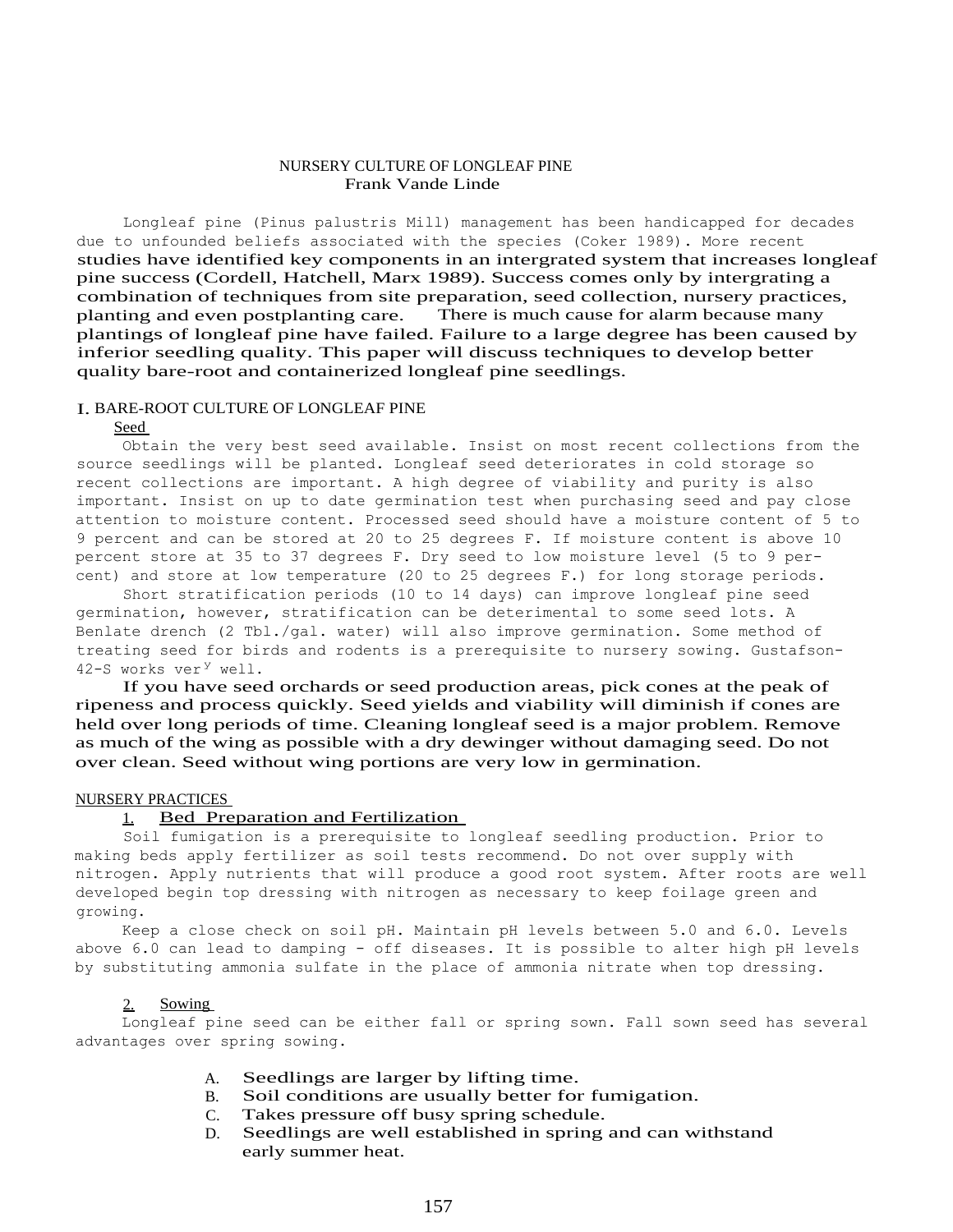One major disadvantage to fall seeding is that cold winters can cause severe damages to seedlings by freezing. Sowing dates for fall seeding can be from September through October, while spring sowing takes place in late March. Special attention should be given to soil temperatures while spring sowing. Do not plant longleaf seed until soil temperature will permit germination.

Marx and Cordell have demonstrated at a South Carolina State nursery that quality longleaf seedling production can be accomplished by spring sowing. Their seedling management regimen has consistently produced longleaf seedlings with root collar diameters of 0.4 inch and larger.

### 3. Seedbed Density

Seedbed density regulates longleaf pine seedling quality. Plant for 9 to 15 seedlings per square foot. 10 to 12 seedlings per square foot would be ideal. Low seedbed densities (10 to 15 seedlings per square foot) coordinated with additional nursery cultural practices, such as row seedings, precision sowing, and lateral and horizonal root pruning, significantly improve longleaf pine seedling quality (Hatchell 1985). A root collar diameter of 0.4 to 0.6 inch makes an ideal longleaf pine seedling for handling and planting.

# 4. Irrigation

Irrigation is critical during seed germination. Water frequent enough to keep seedbeds moist but do not over water. After germination is well established water less frequent but apply more water. Irrigation should be properly timed. Over watering can cause foilage and root diseases, while inadequate watering can cause desiccation and stunting of seedlings.

### 5. Root Pruning

Undercutting (severing the tap root) and lateral root pruning increases longleaf pine seedling quality. Spring sown seedlings should be root pruned twice (August and October) while fall sown seedlings should be root pruned three times (June, August, October). The first undercut should be to a depth of 5 to 6 inches. Second and third undercuts should be an inch or so below previous undercut. Undercutting and lateral root pruning will produce a more compact root system and stimulate laterals. After root pruning the seedlings should be sprayed with Benlate and watered well to resettle soil around seedling roots.

#### 6. Weeding and Pest Control

Soil fumigation will control many weed species and soil diseases such as root rot and Rhizoctonia. It is strongly recommended that both the nursery soil and mulch be fumigated. To accomplish weeding use Goal as a pre- and post-emergence and Poast or Fusilade for grasses. Schedule sprayings to catch weeds in the two leaf stage. Rhizoctonia is perhaps the worst disease problem with longleaf pine seedlings. Benlate spray (2 lbs. a.i/acre) is the best control. Precautionary sprays of Benlate are necessary prior to and after top clipping and root pruning.

Red spider mites are sometimes a problem in longleaf seedlings. Malathion will take care of mites.

# 7. Seedling Processing

Every effort should be made throughout the lifting process to maintain as much of the root system as possible. Also every precaution should be made to prevent root exposure. It is very important to get seedlings from the soil and packaged quickly. Seedling survival will be improved when kaolmite or peat moss is used as a packaging medium. Do not use hydromulch.

Scheduling of seedling lifting with planting is very important. The planting site should be ready and preferably bedded before lifting seedlings. Longleaf seedlings should be lifted and planted within a 72 hour period. Exposure to the elements will reduce planting success. Do not store (even in cold storage) for long periods. Longleaf seedlings should be lifted and planted early in the planting season (December 15 to January 15). Survival will diminish after bud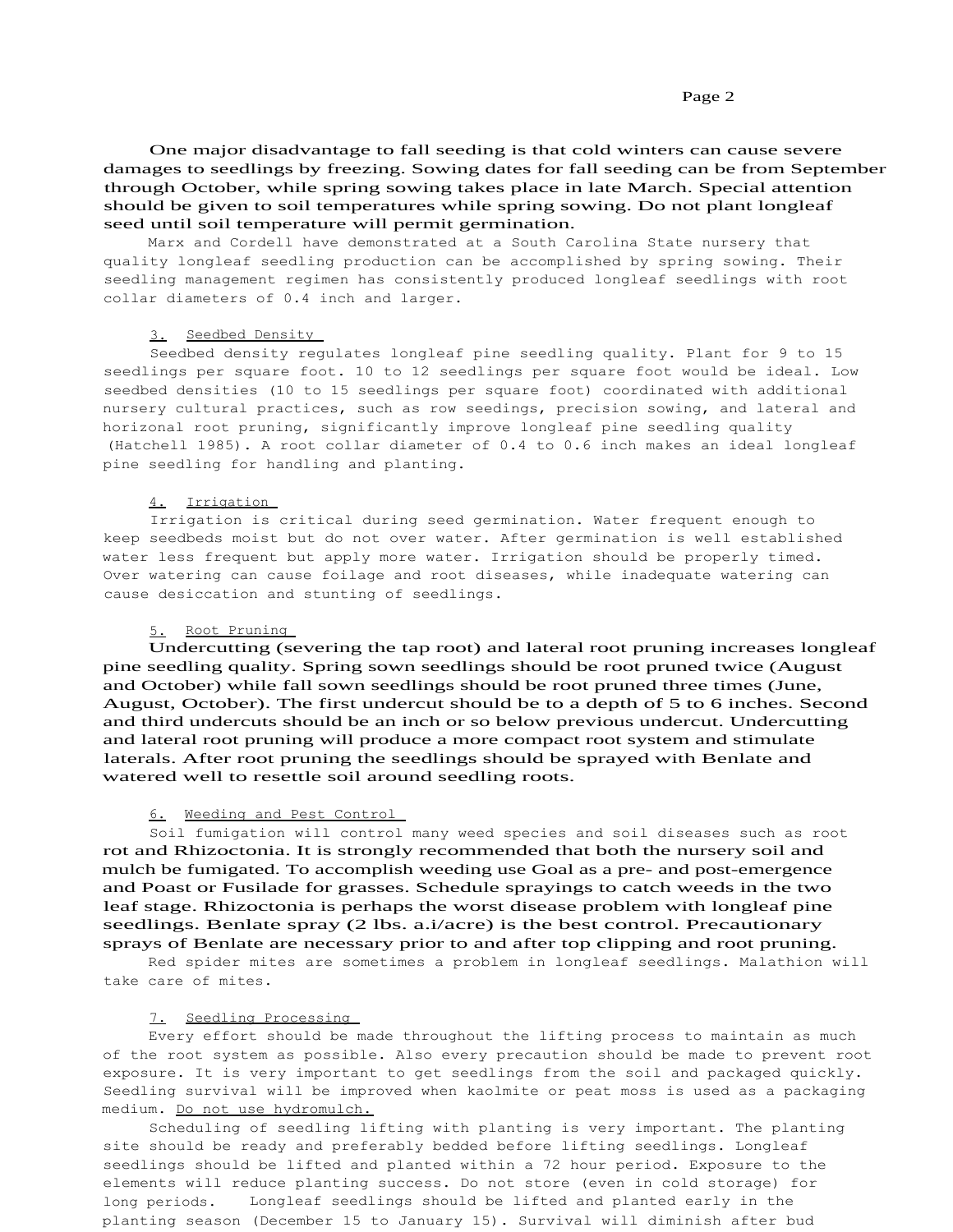# II. CONTAINER CULTURE OF LONGLEAF PINE

Containerized longleaf pine (Pinus palustris Mill) seedlings can be used as an alternative to planting bare-root stock. Planting container stock is an excellent way to extend the planting season either by planting early (September, October) or planting late (February, March). Properly handled container stock gives excellent survival. Root systems are well established in soil medium and continue to grow well after planting. Even though container seedlings have excellent root systems, their root collar diameters are small when compared to bare-root seedlings. Longleaf pine seedlings are very intolerant of grass and weed competition. Good site preparation and postplanting care (Oust-Velpar) is a must for good survival.

#### Seed

The procurement of quality seed is even more important when growing container seedlings. Empty cavities in containers cost the same as quality seedlings. Seed should receive a Benlate drench (2 tbl/gal water) prior to seedling.

#### Containers

The many container products available are divided into three general types: tubes, plugs and blocks. (Barnett, Brissette 1986). My comments will be limited to the #8 sytroblock (14" X 20" X6"). This sytroblock holds 80 seedlings or approximately 41 per square foot. Longleaf seedlings develop and grow better root systems in the larger volume containers.

#### Growing Medium

The best soil mixes include sphagnum peat moss and vermiculite. Sphagnum moss provide good water holding and buffering capacities, low Ph and high cation exchange capacity. Vermiculite provides pore space that assures well aerated roots. The ratio of peat to  $V_{\text{semiculite}}$  most often is 1:1 (Brissette, Elliott and Barnett 1989). The mix we use is blended by the Verlite Company of Tampa, Florida. It is a special blend of peat moss, Vermiculite, perlite and nutrients with reduced amounts of limestone. The pH is under 6.0. This company specializes in blending soil for horticultural use.

#### Filling Containers

Containers can be filled with machine or by hand. It is important that cavaties are well filled to the same level and medium well settled in container before seedling.

#### Sowing

#### Date for sowing containers is March 15.

Seed can be sown by hand or by the use of templates made to fit sytroblocks. Vacuum seeders are also available. Longleaf seed is so erratic in size and shape that hand sowing is probably the best way to sow. Firm seed into the medium. Eliminate double sowing if at all possible. Extra labor with double sowing plus thinning adds cost to seedlings.

#### Watering

The germination phase should have frequent light waterings. After germination is accomplished water less frequent with more water.

## Fertilization

After germination spray seedlings twice weekly with a starter fertilizer. During the first few weeks or until cavaties are filled with roots use a fertilizer high in P and K and low in N. After cavaties are filled with roots use a grower fertilizer (20-20-20) until tops are of sufficient size. Switch then to a fertilizer that will finish off the seedlings. Reduce N and increase K.